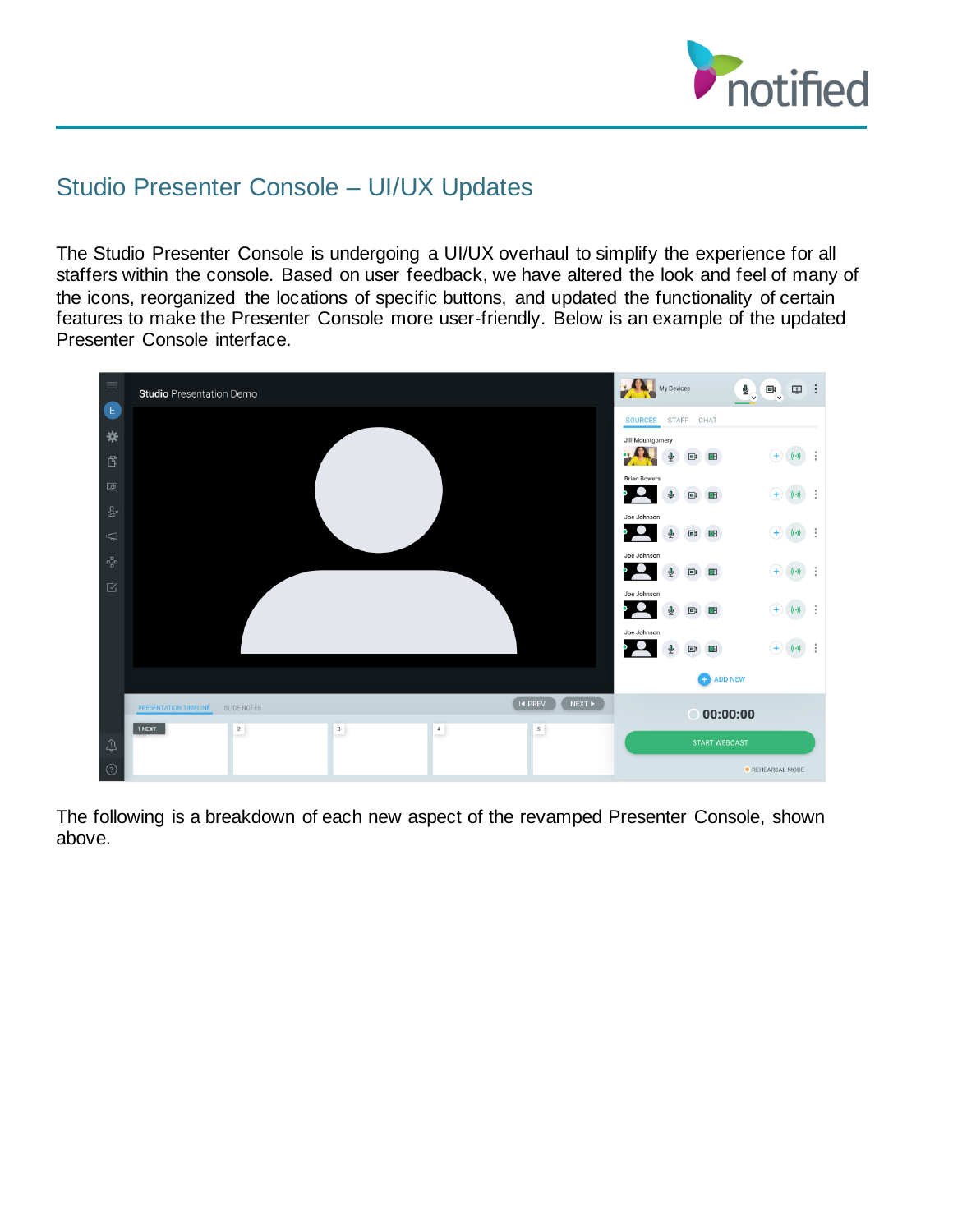### My Devices

This is now located in the upper right corner of the Presenter Console. Any staffer set up with a webcam source will now always see this area while logged into the console. This staffer will have the ability to view a thumbnail preview of their webcam video, mute audio, hide video and initiate a screen share session, all from the same area. An audio volume meter is also displayed here, allowing the user to confirm their audio is being streamed into Studio.



The presenter will also be able to select the local source to be used in Studio from this menu. They can select their speakers to hear incoming audio, microphone for outgoing audio, and webcam for outgoing video streams, by selecting the dropdown arrow for the microphone or camera icon.



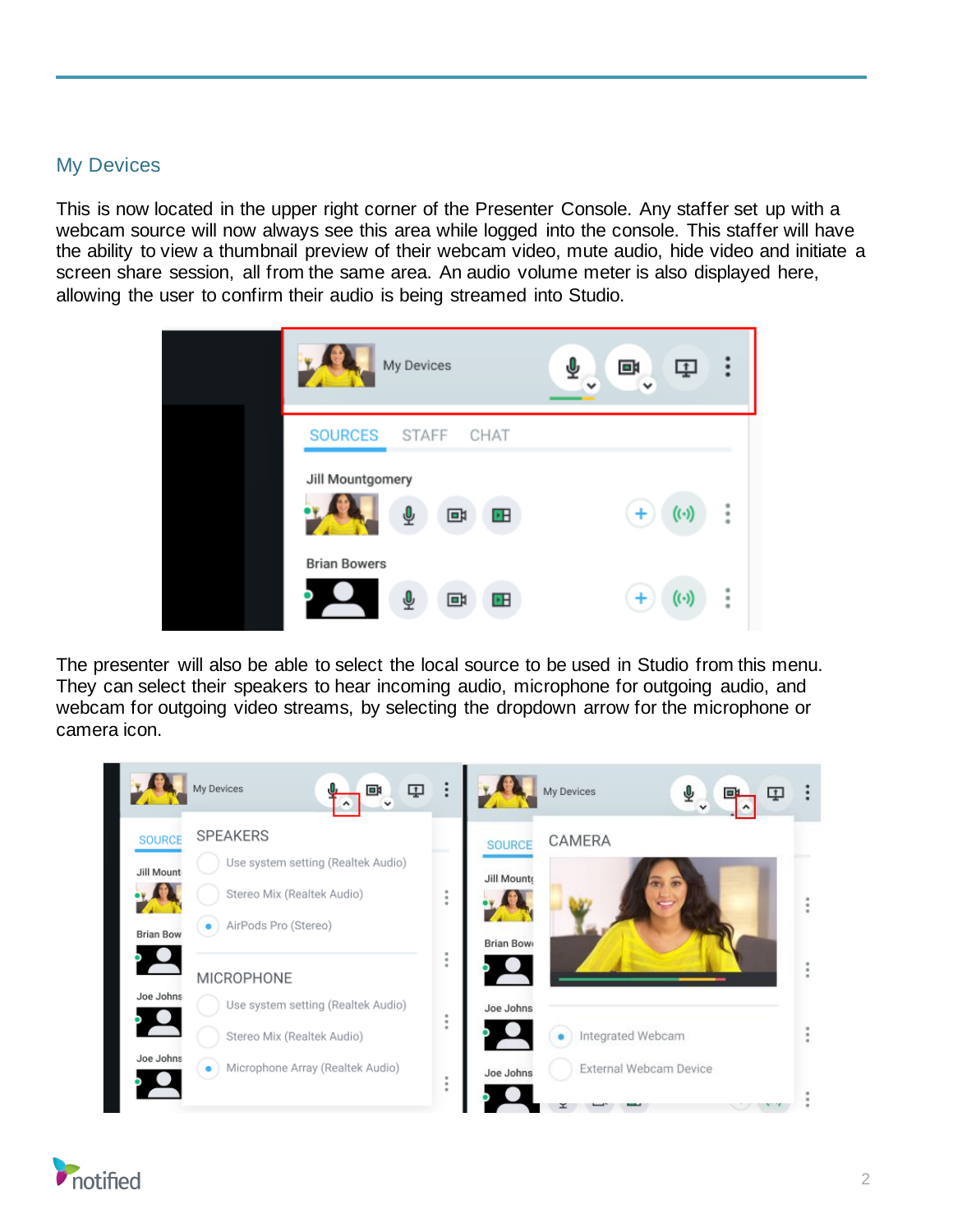#### Source List Controls

The source list has been updated to display relevant source controls at all times, including audio mute, hide video, and remove a video from scene. This allows Admins, or staffers with the proper rights, to easily monitor which features are currently active for a source.

Admins, as well as other presenters with the proper access rights, will see these controls for all available sources and can trigger any of the features for any source. Speakers, moderators, or other staffers with more restricted access rights will only see these controls for their source. The Remove Video from Scene button has been updated to improve the functionality of this feature. Now, when selected for a source, the source's video will be hidden from the scene. This allows that source to participate in the scene as an audio-only source. Their video pod will never display in the scene while this feature is active for the source. The source will still need to be added to the scene using the plus or solo buttons to be heard but will never have video displayed in the media player.



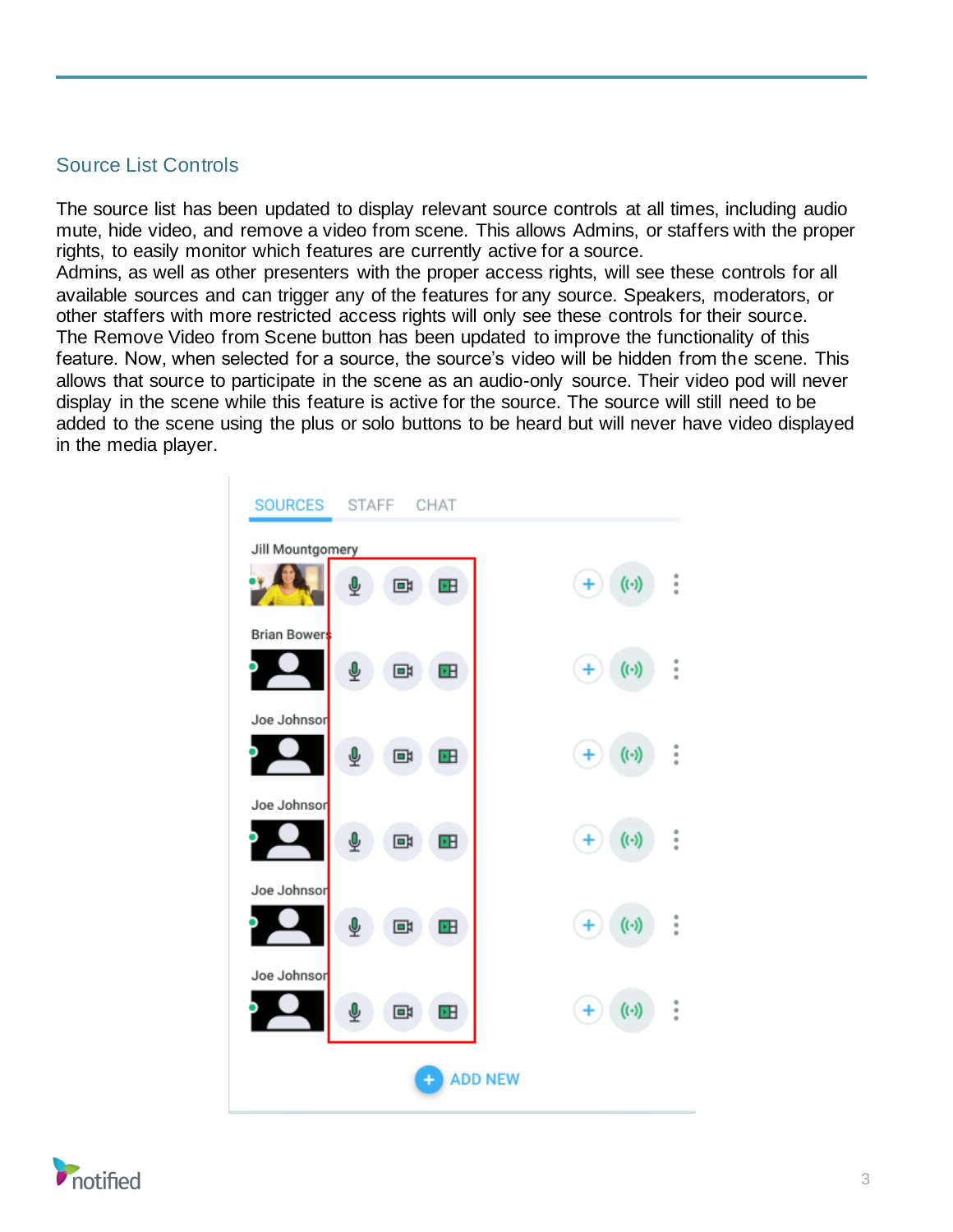The Add New source button has been repositioned to the bottom of the menu, along with new text to easily identify the button.



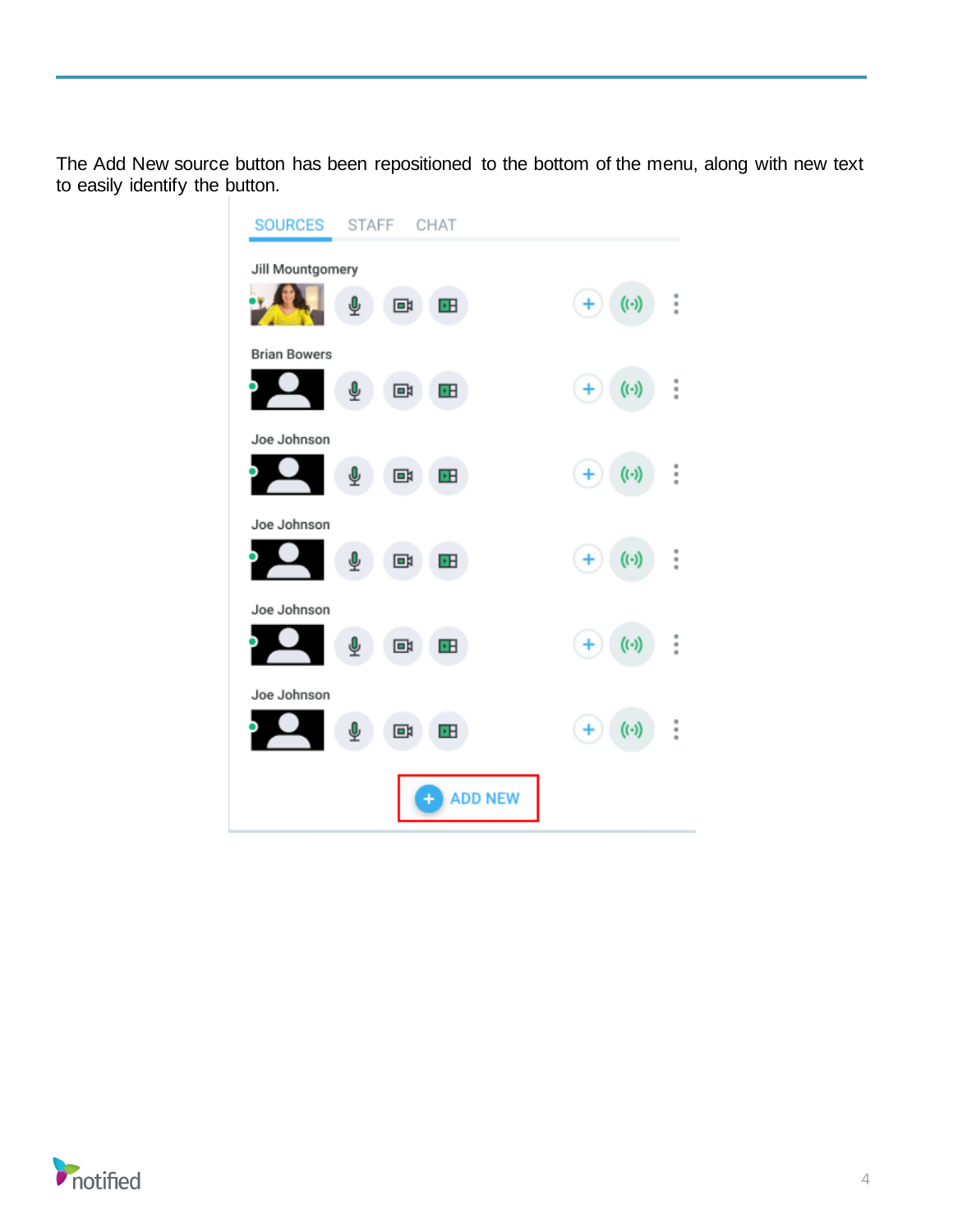The display and functionality of the Add to Scene and Solo buttons remain unchanged.



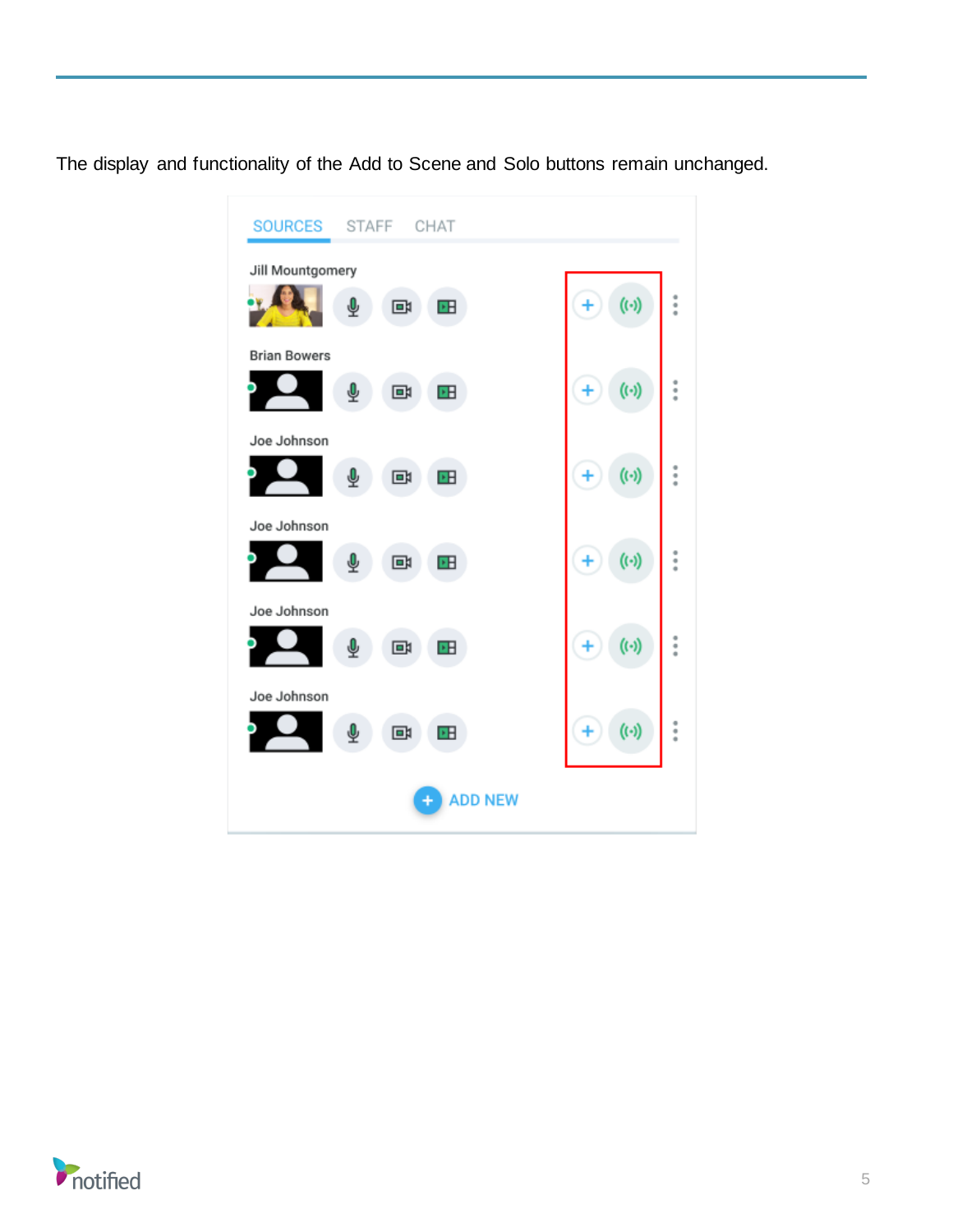Additional settings are still available by selecting the three dots icon. These settings now display in a pop-up menu with a text list, instead of as additional icons in a tray as they had previously. No functionality was changed for these options within the menu.

| <b>SOURCES</b><br>STAFF CHAT        |                                                     |  |  |  |  |  |
|-------------------------------------|-----------------------------------------------------|--|--|--|--|--|
| Jill Mountgomery<br>⊻<br>回<br>ÞН    | $\vdots$<br>$(\cdot)$<br>$+$                        |  |  |  |  |  |
| <b>Brian Bowers</b><br>ѱ<br>回<br>ÞН | $\ddot{\phantom{a}}$<br><b>EDIT</b>                 |  |  |  |  |  |
| Joe Johnson<br>ÞН<br>回<br>⋓         | <b>INFO</b><br><b>REFRESH</b><br>۰<br><b>DELETE</b> |  |  |  |  |  |
| Joe Johnson<br>回<br>ÞН              | $\ddot{\cdot}$<br>$(\cdot)$<br>$+$                  |  |  |  |  |  |
| Joe Johnson<br>۰H<br>回              | $\ddot{\cdot}$<br>$(\cdot)$<br>÷                    |  |  |  |  |  |
| Joe Johnson<br>回<br>⊻<br>۰B         | $\ddot{.}$<br>$(\cdot)$<br>$\ddot{}$                |  |  |  |  |  |
| <b>ADD NEW</b>                      |                                                     |  |  |  |  |  |